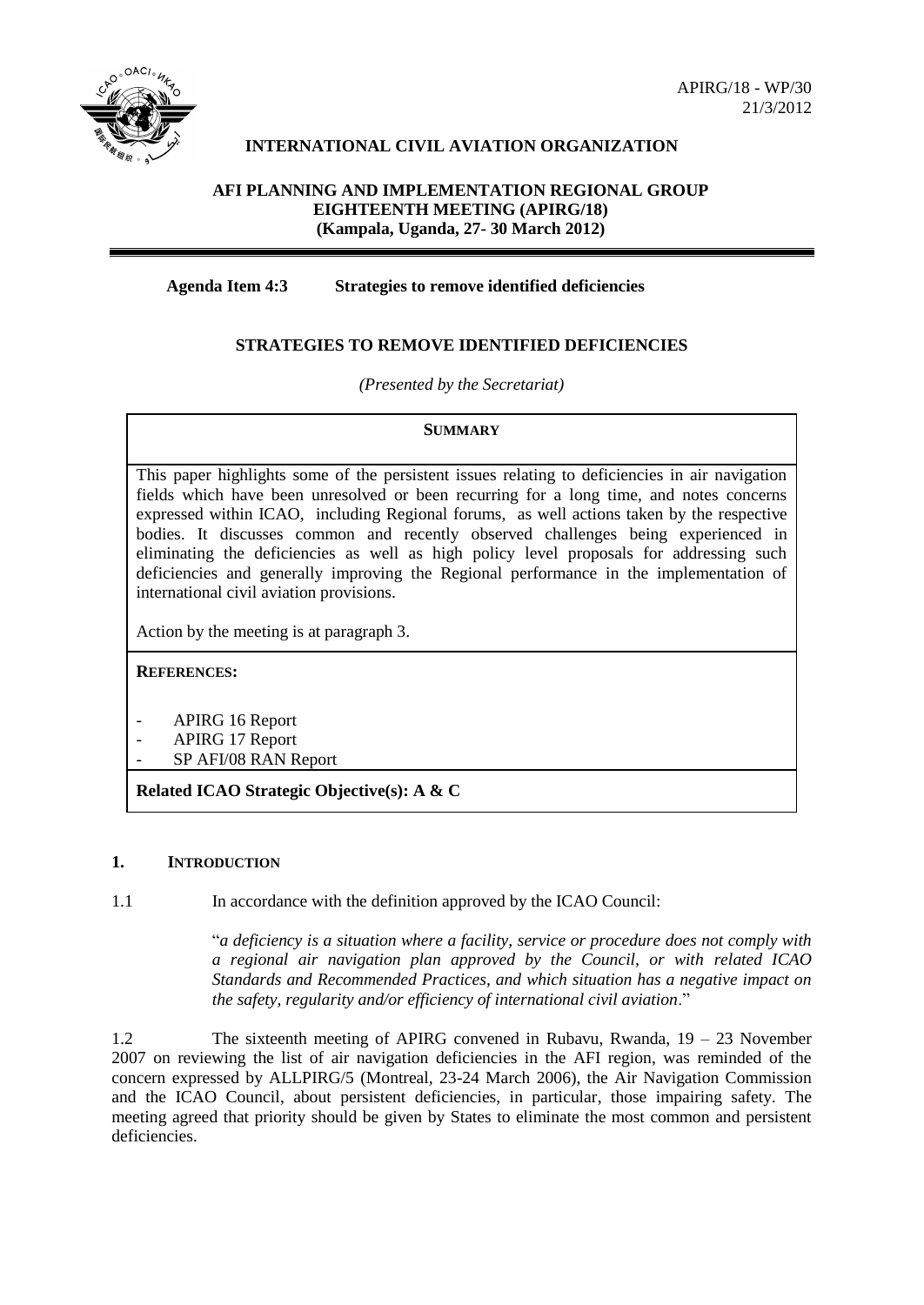1.3 The SP AFI/08 RAN meeting, Durban, South Africa, 24-29 November 2008 expressed the same concerns raised by the Commission and the Council on the serious impact of unresolved deficiencies on safety and agreed that States concerned should, with extreme urgency, take concrete measures to eliminate all deficiencies impacting on safety in the region. In view of the foregoing, and in order to address the most urgent deficiencies, the SP AFI/08 RAN agreed on the following Recommendation:

## *Recommendation 6/25 - Elimination of air navigation deficiencies in the AFI Region*

*That:*

- a) *APIRG adopt the Performance Objective: Elimination of Air Navigation Deficiencies in the AFI Region as contained in the performance framework form in Appendix J to the Report on Agenda Item 6;*
- b) *States develop their national action plans, aligned with the regional performance objective, to eliminate their relevant deficiencies in the fields of aerodromes and ground aids (AGA), air traffic management (ATM), aeronautical information services (AIS), communications (CNS), meteorological (MET) and search and rescue (SAR), priority being given to the deficiencies as contained in the performance framework form in Appendix J to the Report on Agenda Item 6; and*
- c) *States take steps to seek assistance where required for the implementation of their action plans through ICAO mechanisms such as Technical Co-operation Bureau (TCB), International Financial Facility for Aviation Safety (IFFAS), special implementation projects (SIPs) and from industry stakeholders and donor agencies.*

1.4 There are shortcomings that may not be classified as air navigation deficiencies, but which are administrative in nature, and are closely related to air navigation deficiencies.

#### **2. DISCUSSION**

2.1 The APIRG/17 meeting, Ouagadougou, Burkina Faso, 2-6 August 2010, on discussing several aspects related to implementation of Standards and Recommended Practices (SARPs) and Regional requirements, noted that there had been long standing deficiencies in the Region, to which in many cases, there were also common challenges.

2.2 The APIRG/17 meeting further observed that the existing list of deficiencies developed within the framework of APIRG does not by itself reflect the extent of deficiencies in States, as it should, owing to several reasons including, low reporting by States and Users (of the air navigation services). However, it was noted that, beyond the APIRG lists of deficiencies, a high level of deficiencies is notable from such activities as the ICAO Universal Safety Oversight Audit (USOAP) Programme, the Global Aviation Safety Plan (GASP) gap analysis, technical missions to States carried by Regional Offices, and indications by States of their inability to meet various SARPs and Regional requirements. The following issues seem to feature predominantly in cases of most of the existing deficiencies:

#### *Communication between ICAO and States*

2.3 In order to facilitate general communication with States civil aviation authorities and to ensure follow up on technical matters, States have been requested to provide specific contact and focal points as follows: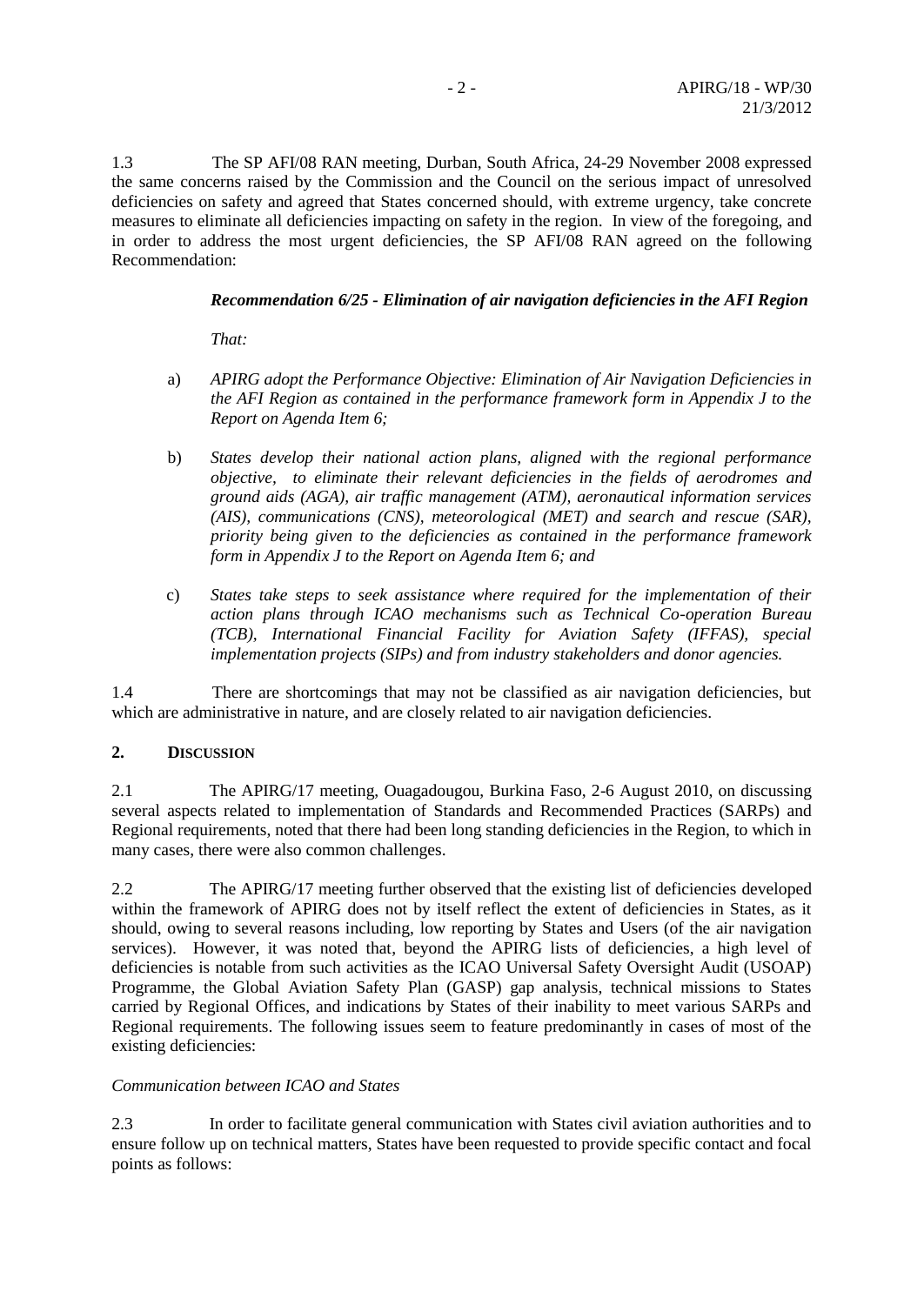- a) Primary point of contact between ICAO and the State, usually Director/Director General/Chief Executive Officer, although in some States the level of Ministry is preferred;
- b) Focal point, for non-formal correspondence and technical communication to facilitate speedy exchange of technical information; and
- c) Programme Managers, being persons of specific qualifications that the State is requested to assign responsibilities for a particular programme of SARPs (requirements) implementation. The person also becomes a focal point in relation to that programme.

2.4 In addition to being the responsibility of a State to inform ICAO about changes of these contact points, from time to time ICAO sends communication requesting updates.

2.5 Notwithstanding the above, States' responses to State Letters, be they invitations, surveys or other requests for other action, is low. This matter also affects action that States are urged to take as a result of outcome of Regional meetings. Upon follow-up, many States report that they did not receive the letters in question. Over the past year, Regional Offices have increased telephone and e-mail follow-up activities, however, with limited success.

#### *Expertise development*

2.6 From time to time there are courses, seminars and workshops, which are held at the Regional Offices or hosted by States, the need for which would have been identified by States, within the framework of APIRG, Regional Offices or ICAO Headquarters. The development and implementation benefits realized from these efforts, however, are limited, owing to various reasons including the following:

- a) low States participation in the activities whereby it is not uncommon for a seminar introducing a new concept, or one convened at the specific request of States to address a specific lack of knowledge or skill, to be attended by as few as 14 (26%) or at most 25 (42%) of the 53 AFI States. Although some States subsequently send officials for training in institutions in other ICAO Regions (albeit at significantly higher cost), it is evident that many States do not avail themselves to available training;
- b) despite information on target audience for the training, many of the participants tend to lack the basic background essential to benefit from the training, or are in job functions that have little or no relationship to the need for the training;
- c) human resources planning in States does not lend itself to training persons that will be retained in the field of responsibilities for which they are trained; and
- d) on-the-job (OJT) training, recurrent training and specialized training generally receive low priority. Except where OJT is required in the SARPs, such as Annex 1 to the Chicago Convention, it is not carried out or is unstructured. A typical example is in installation, maintenance and operation of new CNS systems. SAR, AIS, PANS-OPS are also affected.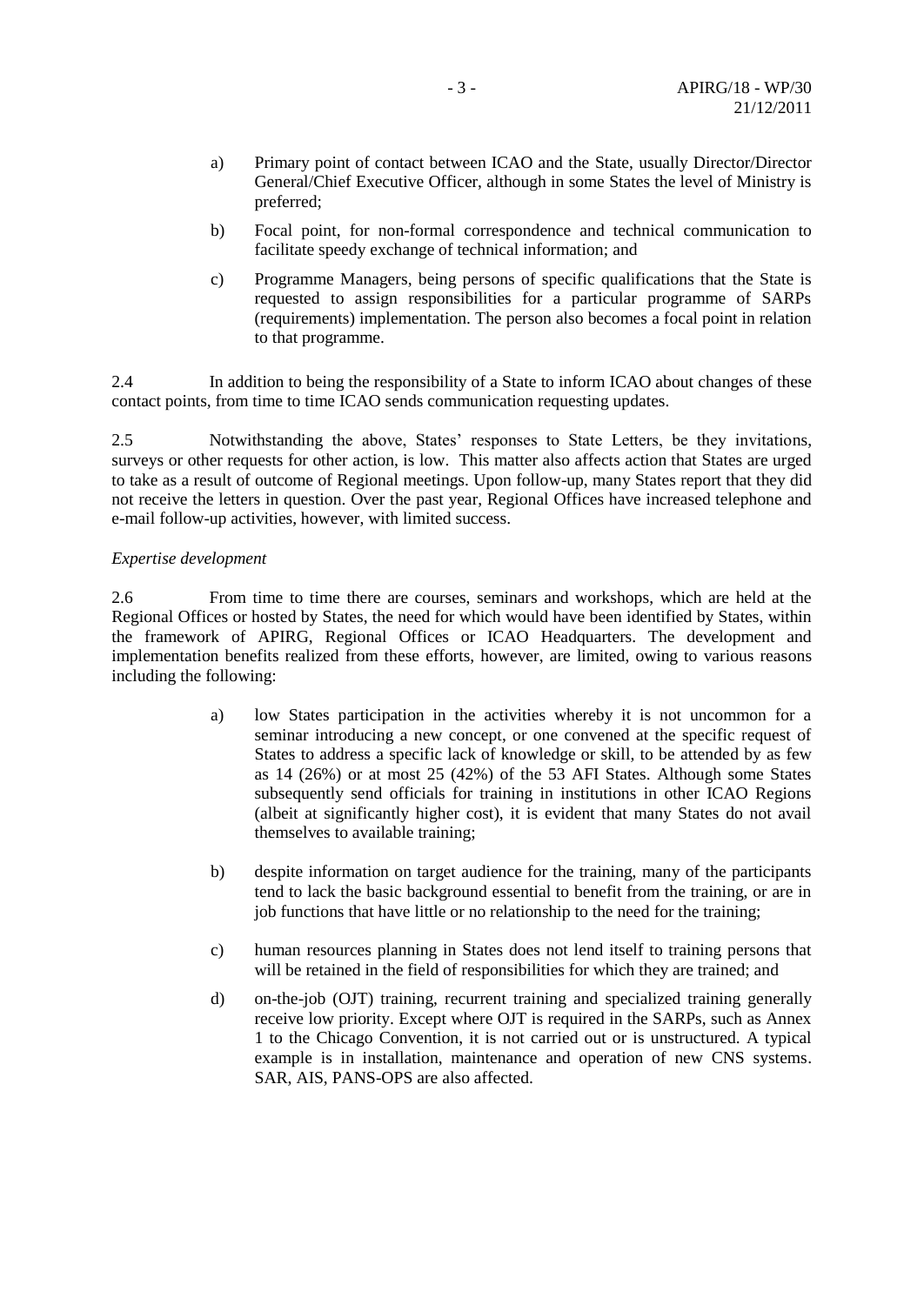#### *Lack of/ or inadequate follow-up and implementation of APIRG Conclusions and AFI/RAN Meeting's Recommendations*

2.7 Outcomes of RAN Meetings as well as meetings held within the framework of APIRG are recorded in the form of Reports, which are forwarded to States and concerned international organizations, in addition to being posted on the ICAO website. Certain Recommendations or Conclusions may, furthermore, be highlighted to States through a State Letter, in response to urgency, need for harmonization of activities, etc.

2.8 Generally, States' follow up and implementation of the RAN Recommendations and Conclusions formulated within the framework of APIRG, are limited. In many cases, awareness of the existence of the Conclusions and their relevance is lacking among officials who would be expected to act upon them or follow-up with other (relevant) entities.

2.9 In order to facilitate follow-up, it is proposed that the *Recommendations/Conclusions Tracking Form* such as the one at **Appendix A** to this working paper be used as a management tool by Administrations, to ensure follow up and action as necessary.

2.10 The intention is that the *Tracking Form* would be populated with RAN Recommendations and Conclusions formulated within the framework of APIRG, on which States' actions is relevant, and presented to States within two months of an APIRG/18 meeting. States would then use the form to track progress by requiring that relevant officials/entities use it for reporting. Two times a year (e.g. in June and December) the Form, updated as necessary by the State, would be forwarded to the ICAO Regional Office accredited to the State. It is important that the States that accept accountability on this application, can delegate execution but not responsibility for delivery and certainly not accountability for information provided in the *Tracking Form* to ICAO.

#### **3. ACTION BY THE MEETING**

3.1 The meeting is invited to:

- a) note the information in this working paper;
- b) propose specific policy remedies to addresses challenges highlighted in this working paper; and
- c) agree on the *Recommendations/Conclusions Tracking Form* at **Appendix A** to this working paper and its application in accordance with paragraph 2.10.